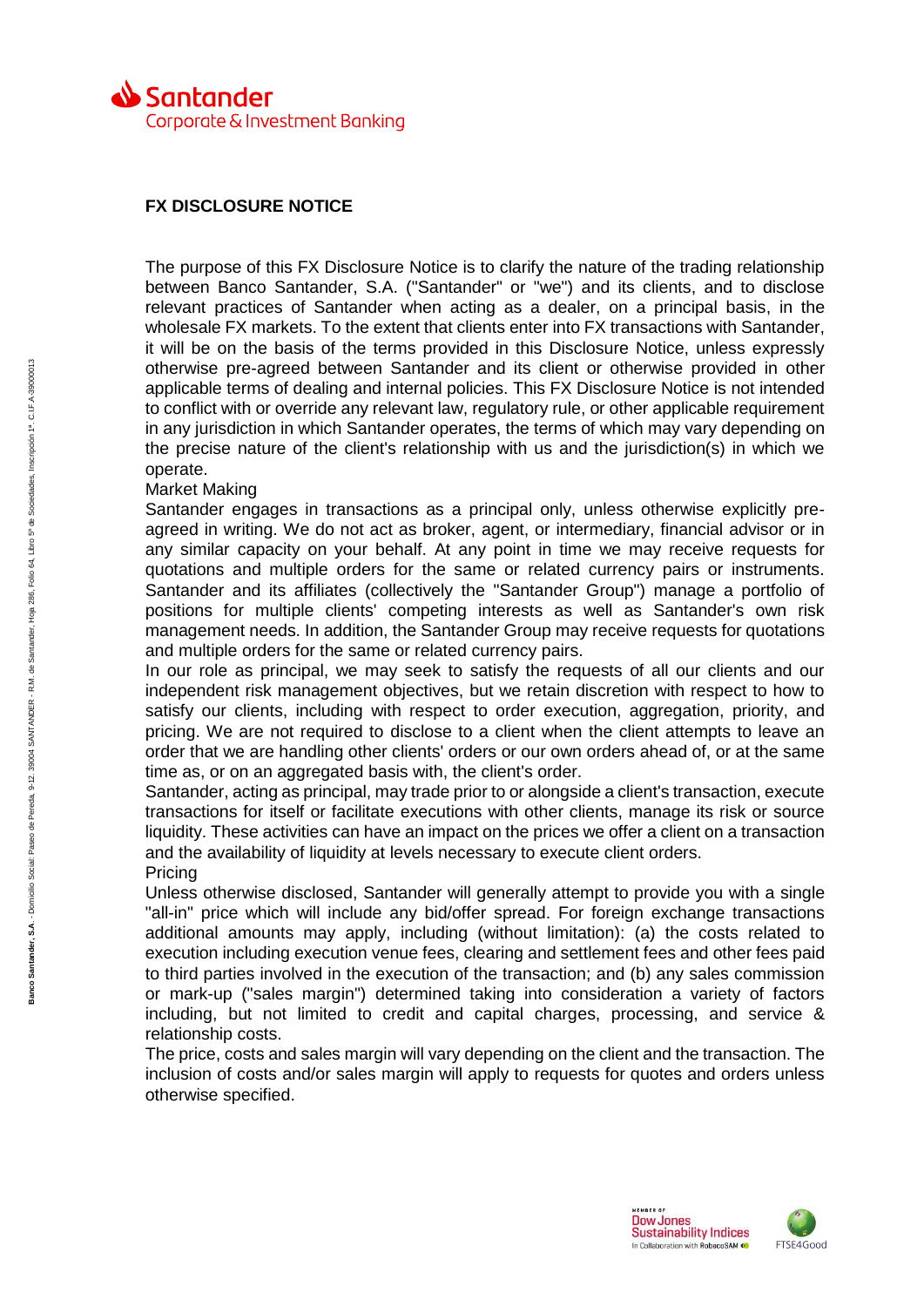

Market volatility may result in significant price movements from the time of receipt of your order to the time of order execution. Santander will ordinarily attempt to reflect such price movements, whether positive or negative, in the price provided to you. Execution of orders

Where Santander is willing to undertake working an 'order' from a client, we are indicating a willingness to attempt to enter into a transaction under the conditions requested by the client. In general, any order will be managed according to the following guidelines and your order with us, if accepted, will be accepted on this basis. Specific execution requirements should be agreed with your Santander contact in writing or on another recorded medium prior to the placing and execution of the resultant order. Where no specific execution instruction has been agreed, and within the realms of its obligation to execute client orders fairly, Santander will decide, in its discretion, whether to work an order, which orders to execute, when to execute them and how to execute them. There can be no assurance that we will be able to fill your order at the exact level stated in your order, unless otherwise preagreed by both parties in writing, or on another recorded medium. However, we will use our professional judgment to execute the order with the aim of achieving the best possible outcome. We will undertake working your order within this operating framework. By leaving your order with us, you expressly agree to the framework outlined in this FX Disclosure Notice.

• 'At Best' Orders. At best orders will be executed at the best available price at which we are willing to enter into the transaction with you. An at best order will be executed having regard to various factors, such as liquidity and market depth, and market forces at the time of placing the order. We will execute your order using our discretion and expertise to achieve the best price we are able to offer you.

Market Orders. A market order will be executed at the first available price in the market. Market orders will be executed as quickly as possible with timeliness being the overriding factor.

'Limit' Orders (Take Profit). A limit order means setting a target price that will ordinarily be at a more favourable price than the current market price. The order may not be executed immediately. In leaving a limit order the client must be aware that it is giving up the certainty of immediate execution in exchange for the possibility of getting an improved price in the future. If the target price is reached, the limit order will be filled when we are prepared to enter into a transaction with you at the target price required by you.

• 'Stop' Orders. A stop order means setting a target price at which the order becomes live at a less favourable price than the current market price. It may not be executed immediately. A stop order is therefore a 'sleeping' order until the stop price is reached. When the price indicated as a trigger for the stop has been reached, we will attempt to enter into a trade with you at, or as close as is practically possible, to the target price. We will not guarantee your order is executed at the target price but we will endeavour to execute your transaction at the nearest possible level given prevailing market conditions.

• 'Time Dependent' Orders. Where you require that your order be executed over a specified period of time, we will endeavour to provide you with execution that reflects the price movements over the time period that you have specified. This will be on a reasonable endeavours basis and will not be linked to any benchmarks or VWAP (Volume Weighted Average Price) calculations.

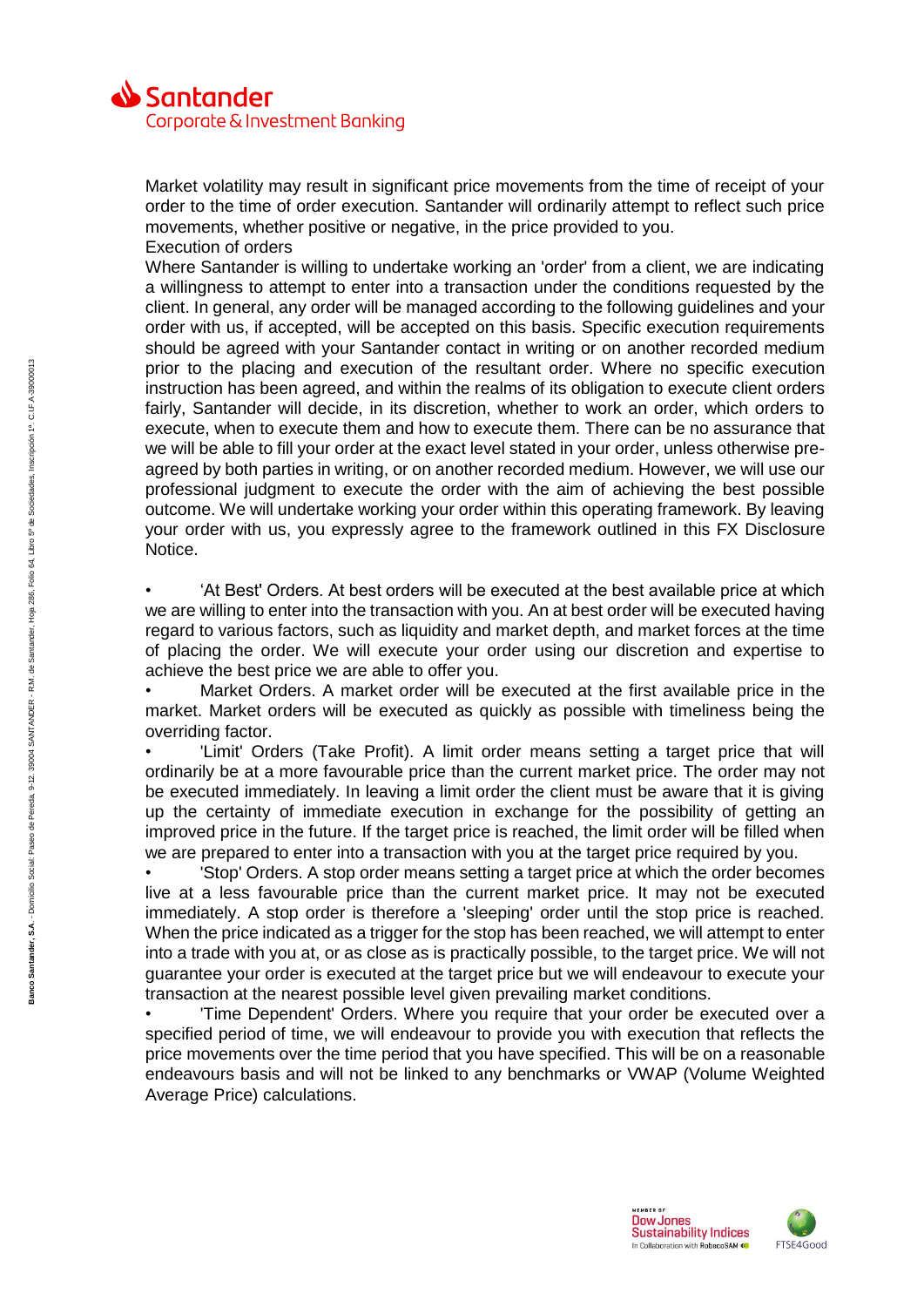

• 'Fix' Orders. When you place an order for execution at the 'fix' (i.e. for execution at a specific time and date) if the order is accepted we will execute your transaction at the published 'fix rate' after applying a bid offer spread around that price.

• At Risk Orders. An at-risk order is where we are asked to provide a two-way price in an instrument in a given size. Once we make such a price, we will consider it to be executable immediately, and in any event subject to change according to market conditions. In fast moving markets, which may change in a matter of less than a second, if you do not deal immediately, we will require you to request a requote prior to trading.

Partial fills - Santander will use its access to liquidity channels via the Santander Group to attempt to execute the full size of your transaction, subject to the prevailing market conditions and your instructions. Santander will assume that partial fills are acceptable to you unless otherwise agreed. A partial fill occurs where Santander is unable to satisfy the whole of your transaction and hence only provides you with a partial execution of your requested transaction. Depending on market conditions, the nature and size of the order, the need for timely execution, your order may be made up of a number of smaller transactions at various prices. Where part of your order (a 'partial fill') has been executed you will be notified of this in a timely fashion, unless you have instructed us otherwise. In any event our internal systems and controls will maintain an audit trail of all partial fills.

Mark-up - Santander may (in its own discretion) apply mark-up to your order in accordance with our mark-up policy. This mark-up may change from time to time according to our internal principles and processes.

## OTHER CONSIDERATIONS

Your final all-in price - As the result of the addition of execution costs and / or sales margin by Santander, the price at which we enter into a transaction with you may differ from the price Santander obtains in the wholesale market. When entering into a transaction as principal, Santander always attempts to achieve an appropriate return, taking into account Santander's position, including its inventory strategy and overall risk management strategies in Santander's discretion.

Pre-hedging - When acting in a principal capacity, pre-hedging is the management of the risk associated with the anticipated execution of one or more client orders, designed to benefit the client in connection with such orders and any resulting transactions. The Santander Group may pre-hedge for such purposes to ensure that a client's order is executed in the most orderly fashion possible and in a manner that is not meant to disadvantage the client or disrupt the market, while mitigating the risk the Santander Group may assume as a result of Santander entering into the transaction.

Under such circumstances, the Santander Group may execute transactions in the market for its own hedging purposes at levels or times preceding, coinciding or following those indicated in the client order. For example, when solicited for entry into, and prior to the execution of, a transaction, the Santander Group may enter into risk management transactions at different times and prices to be able to execute the order.

Fixings – From time to time Santander may enter into an agreement with a client to execute a transaction at a rate calculated by a third-party, based on trading during a specified time of day (commonly referred to as the "Fixing Window"). Risk management related to such transactions may lead the Santander Group to execute hedging transactions before, during or after the Fixing Window. Although such hedging activities, as well as unrelated transactions and other ordinary course of business activities executed by Santander Group prior to and during the Fixing Window, or at other times, are not undertaken with the intention of impacting the benchmark fixing or related markets, this activity may have such

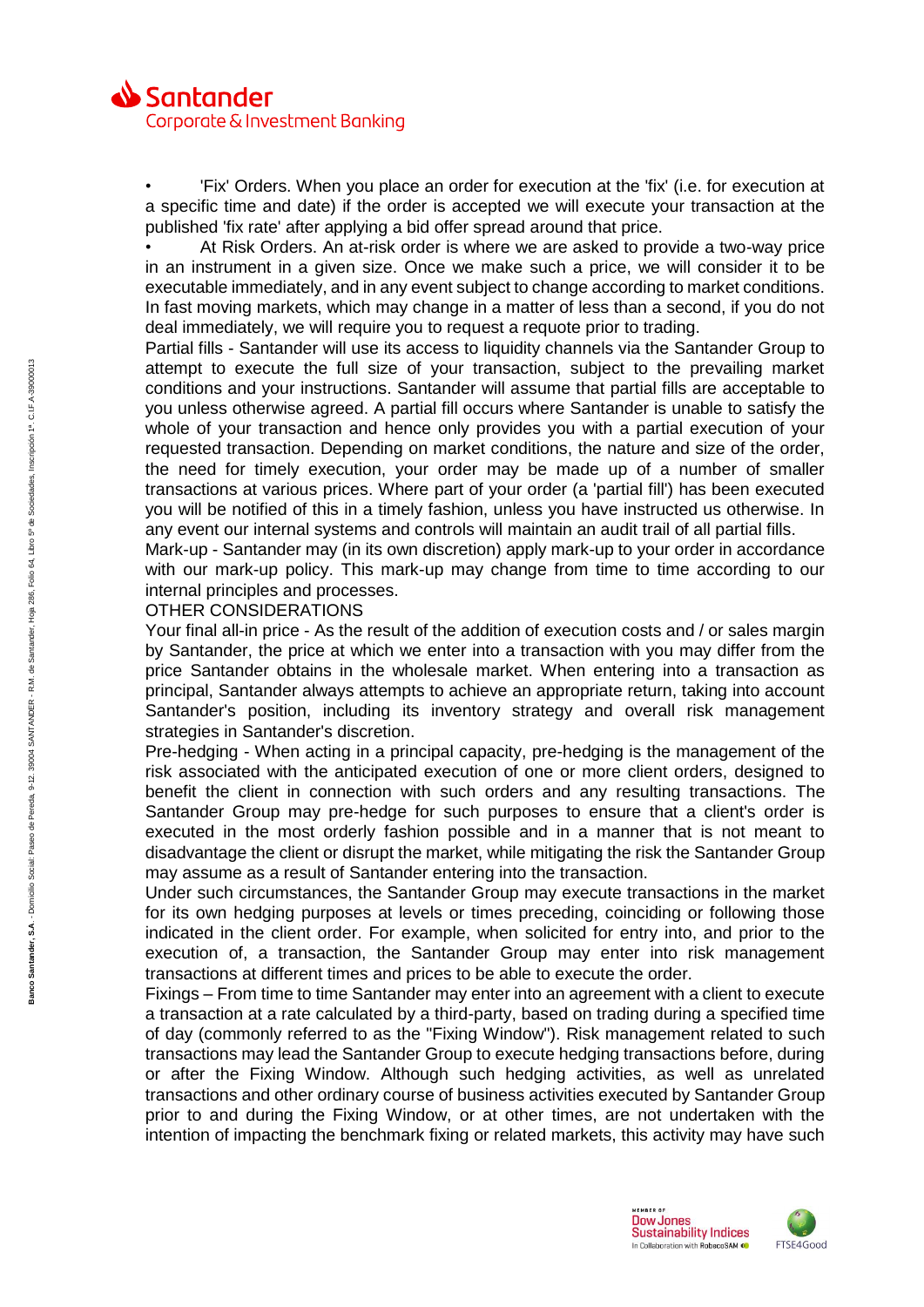

an unintended effect in certain cases. Pre-hedging, where utilised, will be in accordance with the Santander Group's internal guidelines and policies and the principles of conduct established by our regulators. FX options are also frequently traded against fixing sources. Reasons are not limited to, but include, the below depending on the type of options traded: Evaluation at expiry, Evaluation of barrier conditions, Averaging, Measurement of accumulation of target profits. In the event the fixing source is unavailable, we subscribe to the ISDA benchmark supplement, unless otherwise agreed with the client

Information sharing - The Santander Group may use information regarding the terms of individual transactions to tailor the provision of products and services to its clients. The Santander Group may use un-attributable aggregated information regarding executed transactions and other available information regarding market conditions in formulating its overall market views and pricing and may communicate such information internally, to clients or to other third parties. Information provided to a client by Santander, unless already publicly available, should be treated as confidential and should not be disclosed to any third party. Santander manages the resulting risk of requested FX transactions (including but not limited to market, liquidity and credit risks) on an individual, portfolio or other basis. To facilitate this activity, Santander may share details of the client's transaction request to persons acting in a sales or trading capacity within the Santander Group or one of its agents, to ensure (in its professional judgment) an appropriate outcome for clients, whilst protecting the Santander Group's position. Please note that Santander Group has regulatory and other duties to supervise and control its business. Santander Group shares information as necessary to fulfil these responsibilities and respond to general and specific regulatory and other requests with which it is required to comply by law and regulation.

Conflicts of interest - Santander takes all reasonable steps to avoid conflicts of interest. Where conflicts arise between orders from different clients, or between a client order and a position that Santander holds as principal, these will be managed according to our regulatory responsibilities and in line with our internal Conflicts of Interest policy.

Electronic trading - Santander operates within a consistent framework when executing electronic trade requests in response to its indicative pricing and reserves the right to accept or reject trades. More specifically, Santander applies a number of pre-trade acceptance checks and controls that may result in a trade rejection, which include but are not limited to credit and settlement risk limits, market risk limits, trade frequency and pricing consistency checks which may, individually or collectively, be referred to as "Last Look".

Due to the different checks and controls being performed, as described above, an answer to a deal request may not be immediate. However, we wish to make it explicit that, for the purpose of performing "Last Look", Santander does not apply any pre-determined Holding Period, also sometimes referred to as 'latency buffer', and trade requests are confirmed as soon as all the relevant checks and controls have been performed. The Holding Period is the process whereby the trade request is held for a prescribed time delay before the price check is performed (the 'Holding Window'), in order to allow the liquidity provider to see the latest market data updates before applying the price check. Santander does not apply a Holding Window to any trade requests (Zero Hold Time) in respect of our spot FX business. The last look price and/or validity check will be applied as soon as our systems receive the trade request.

## Important Information

Nothing in this FX Disclosure Notice is to be construed as an offer for services or products or as an offer or solicitation for the purchase or sale of any financial product, nor should it be construed as financial, legal, regulatory, tax, accounting or other advice to enter into any